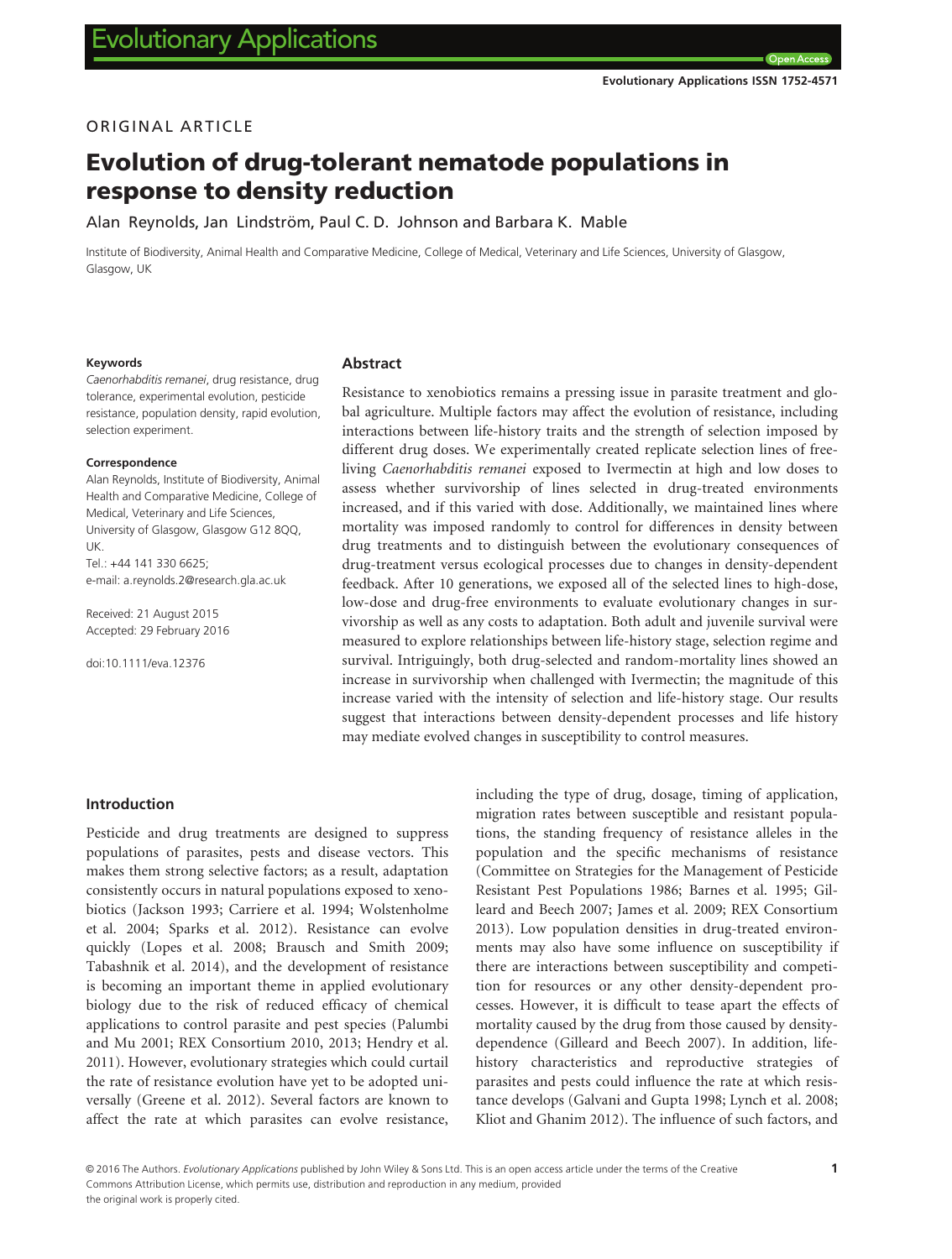their interactions, on resistance evolution has been considered theoretically but there has been little attempt to show that these factors are of practical significance in the laboratory or field.

Experimentation and monitoring of complicated host– parasite systems is technically difficult, expensive and timeconsuming (Leathwick et al. 2009) and thus resistance evolution is often predicted by simulations. For example, Barnes et al. (1995) used mathematical modeling to investigate the effects of under-dosing on the evolution of resistance. They suggested that the outcome of under-dosing in terms of the rate of resistance evolution would depend on the genetic mechanism underlying resistance. An alternative to allow specific testing of factors associated with resistance while maintaining more biological complexity, is to use laboratory models to simulate the evolutionary process (Taylor et al. 1983; Lopes et al. 2008; Busi and Powles 2009). Previous experimental evolution studies have reported rapid evolution of drug resistance in a variety of organisms; including insects, nematodes, and other invertebrates (Barros et al. 2001; Lopes et al. 2008; Jansen et al. 2011). These studies often employ one of two strategies in generating resistance: (i) impose a continuous drug or pesticide dose on a population and monitor adaptation over a number of generations; or (ii) increase drug dose at regular intervals, often every generation, to track the dose of drug required to cause a target mortality level (e.g. 50% mortality; LD50) in the population under selection. Few studies have specifically looked at the effect of dosage on the rate of resistance evolution, although Busi and Powles (2009) found that selection under exposure to both low and high doses of glyphosate caused a rapid increase in survival of rye grass over three generations and that higher doses promoted a greater magnitude of resistance. However, resistance screens were performed on the first generation offspring of selected plants, therefore any response could have been due to maternal effects. Experimental selection over multiple generations at different sublethal doses would help to further elucidate the relationship between dose and the rate of resistance evolution.

In addition to dosage, differences in population density between treated lines of parasites and pests could result in differential selection due to density-dependent processes such as competition (Gilleard and Beech 2007). Laboratory-based selection experiments often impose strong selection on generation time or timing of reproduction when reproductive strategies are influenced by density-dependent effects (Chehresa et al. 1997). Since the application of a drug or pesticide treatment reduces population size, this will create differences in population density between treatments, which could alter the apparent evolution of resistance due to changes in traits that are not directly associated with responding to chemical exposure (Gilleard

and Beech 2007). Selection experiments investigating the rate of resistance evolution typically involve comparisons of survival and/or life history in a drug treatment compared to a control treatment with no drug applied (Ranjan et al. 2002; Coles et al. 2005; Lopes et al. 2008). However, this methodology does not account for differences in population density resulting from differences in mortality between the treatments. If studies are to be biologically realistic and drug treatments involve the bottlenecking of populations, then the experimental design must separate the indirect effects of reduced density from the direct effects of the drug (Fuller et al. 2005).

The treatment of helminth diseases provides a well-documented field of research in which to explore problems related to resistance evolution using an experimental approach (Driscoll 1989; Sangster and Gill 1999; Kaplan and Vidyashankar 2011). Ivermectin is a broad-spectrum antiparasitic drug and has been used commercially since 1981 (James et al. 2009), with the first reports of resistance in 1988 (Kaplan 2004). Ivermectin causes paralysis in larvae and adult nematodes and inhibits feeding (Sangster and Gill 1999), but also has a repellent effect at sublethal doses (Ardelli et al. 2009). Because parasitic helminths are difficult to culture, research into anthelmintic resistance has a long history of using the model organism Caenorhabditis elegans in both drug screening and identifying candidate resistance loci (Simpkin and Coles 1981; James et al. 2009; Ghosh et al. 2012). However, C. elegans is an androdioecious nematode species that reproduces mainly by self-fertilization, although low levels of outcrossing do occur as a result of the small proportion of males present in a population (Brenner 1974; Barrière and Félix 2007). Since most parasitic nematodes are dioecious and obligately outcrossing, other free-living dioecious nematodes such as Caenorhabditis remanei may provide a more realistic model system to explore resistance evolution. Caenorhabditis remanei populations have abundant standing genetic variation and high levels of recombination due to their reliance on sexual reproduction (Cutter et al. 2006). Both of these attributes should facilitate a rapid response to selection. Additionally, Caenorhabditis species provide an effective microcosm system, which has been used to answer a broad range of evolutionary questions related to rapid evolutionary change (Lopes et al. 2008; Morran et al. 2011; Gray and Cutter 2014). Manipulating drug dosage, as well as controlling for differences in population density between treated lines in simple microcosm systems, may provide us with a better understanding of how natural populations of parasites and pests adapt to control measures.

The terms resistance and tolerance are often used interchangeably when defining reduced susceptibility to xenobiotics and has led to much confusion on their relative importance in the evolution of reduced susceptibility.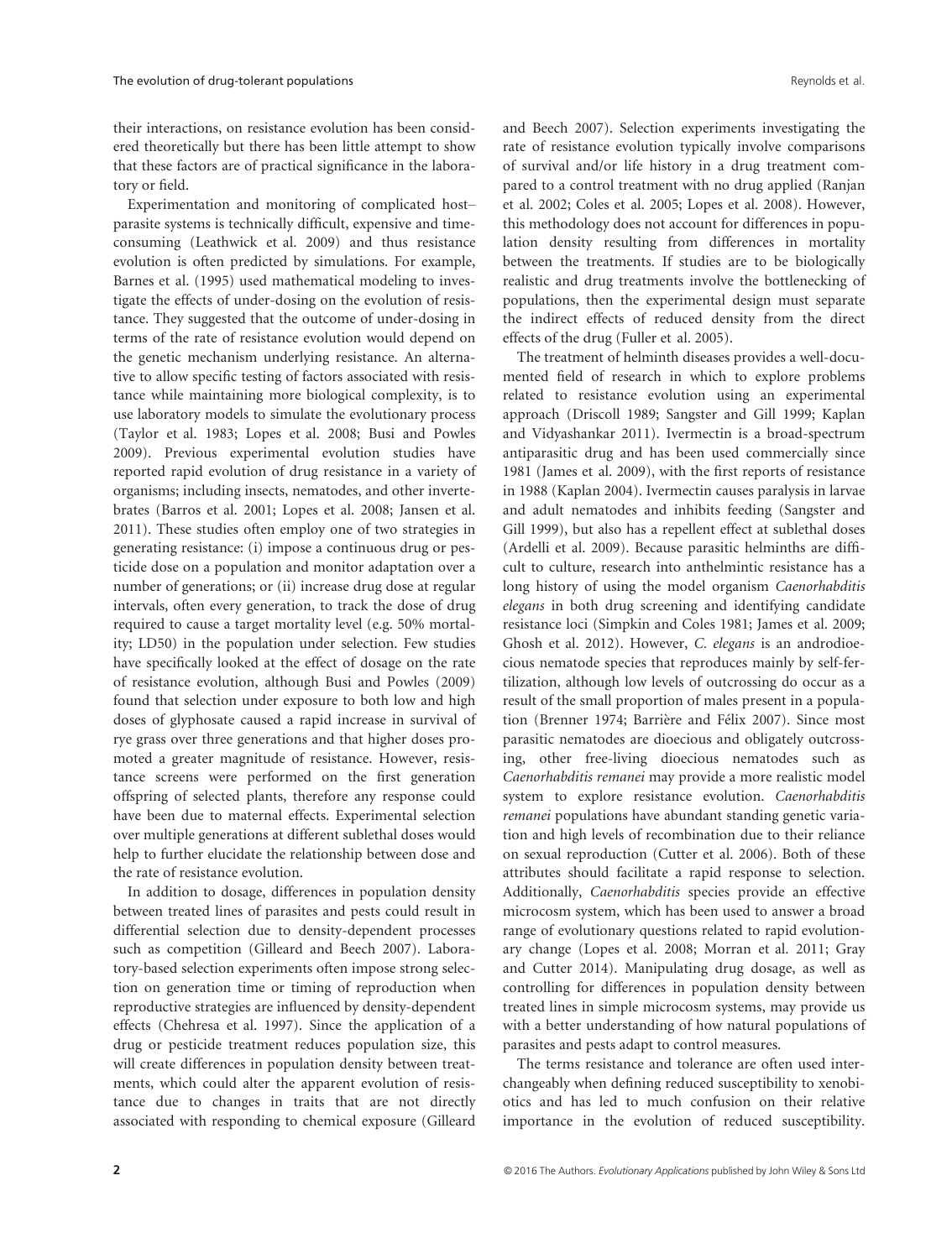Tabashnik et al. (2014) define resistance as a genetically based decrease in susceptibility as a result of exposure to a control agent; this definition emphasizes a heritable change in susceptibility of a target population due to previous exposure to a control measure. In other words, the spread of resistance through a population is the result of an increase in frequency of pre-existing alleles conferring reduced susceptibility, novel or spontaneous mutations or migration of resistance alleles between populations during a period of time where the population is exposed to a drug (Gilleard and Beech 2007). By this definition, a population cannot be resistant prior to exposure to a control agent and resistance results as an evolved response, specifically due to drug application. Tolerance, on the other hand, is due to natural variation in susceptibility already pre-existing within or between populations rather than a result of selection pressure imposed by control measures (Scott 1995). Tolerance may also be used to describe pre-existing differences in susceptibility between different species or between life-history stages of organisms (Coles and Dryden 2014). For example, sensitivity to Ivermectin has been shown to vary substantially among species of sepsid dung flies (Puniamoorthy et al. 2014). Puniamoorthy et al. (2014) found that tolerance was explained by phylogenetic relationships; more closely related species had similar levels of susceptibility to Ivermectin on naive exposure. However, they could not rule out the possibility of rapid adaptation of species to Ivermectin but suggested that this was unlikely as they found more variation in Ivermectin sensitivity between species within sample sites than variation within species between sample sites. Additionally, some of the least susceptible species were known to be drug naive as they were sampled from locations where anthelmintics have not been used. This suggests that tolerance may occur due to pleiotropic effects and selection on some other unknown trait may result in pre-adaptation in the form of reduced susceptibility. If the frequency and magnitude of tolerance within a population is affected by selection on unknown traits, the factors which effect selection on those traits will play an important role in governing susceptibility to control agents prior to exposure. In addition, drug-treated populations could evolve tolerance in parallel to resistance if evolved decreases in susceptibility are associated with density-dependent selection, and affect the apparent rate of resistance evolution (Gilleard and Beech 2007). It is difficult to separate tolerance from resistance unless this is explicitly incorporated into the experimental design but this also requires knowledge about which traits confer differences in tolerance to a particular xenobiotic.

The overall aim of this study was to assess how Ivermectin dosage, and changes in population density affect the rate of resistance evolution in replicate lines of C. remanei. Specifically, we asked: (i) What is the relationship between C. remanei survival and Ivermectin dose over a range of concentrations within a single generation? (ii) Is there an increase in survivorship across generations of populations selected in drug-treated environments, and does this vary with dosage? (iii) Does density-dependent selection affect the apparent evolution of resistance in selected lines? (iv) Is there a cost of adaptation to drug-treated environments in terms of survival in drug-free environments? We also explored the relationship between life-history and drug selection, asking: (v) Does survival of different life-history stages (juvenile and adult) respond to drugselection in the same way?

#### Methods

## Origin and maintenance of experimental lines

In order to maximize the degree of standing genetic variation available to select for resistance, we obtained a genetically diverse strain of C. remanei (SP8) from N. Timmermeyer in the Department of Biology, University of Tübingen, Germany. This strain was originally created by a fully factorial crossing of three wild-type strains isolated from geographically distant locations (SP146 from Freiburg, Germany; MY31 from Tübingen, Germany; PB206 Ohio, USA). Crosses had been tested for fertility, offspring pooled, and maintained for eight generations to create recombinant genotypes and allow adaptation to standard laboratory conditions (Fritzsche et al. 2014). Upon arrival in Glasgow, strain SP8 spent a further four generations adapting to any differences in conditions between laboratories and was maintained under standard laboratory conditions for Caenorhabditis species: 20°C and 60% humidity on NGM (Nematode growth medium) petri dishes and fed on a lawn of Escherichia coli (OP50) (Hope 2001).

#### Dose–response assay

In order to choose two distinct doses that differ in the intensity of selection imposed during the selection experiment, it was first necessary to quantify the relationship between drug dosage and survivorship for strain SP8. A stock solution of 2 mg/mL Ivermectin (22,23-Dihydroavermectin B1; Sigma-Aldrich) dissolved in DMSO was decanted into 1 mL aliquots and frozen to provide a standardized drug dose. We used a modified version of the dose–response approach taken by Rufener et al. (2010) to quantify survivorship of C. remanei over a range of doses (0, 0.1, 0.5, 1, 1.5, 2, 2.5, 3, 4, 5, 6, 7, 8, 9, and 10 ng/mL). Appropriate dilutions of Ivermectin were administered to 100 mL liquid NGM (50°C) and mixed with a magnetic stirrer before pouring 7 mL aliquots into 5.5 cm plastic petri dishes. These were left to dry, seeded with E. coli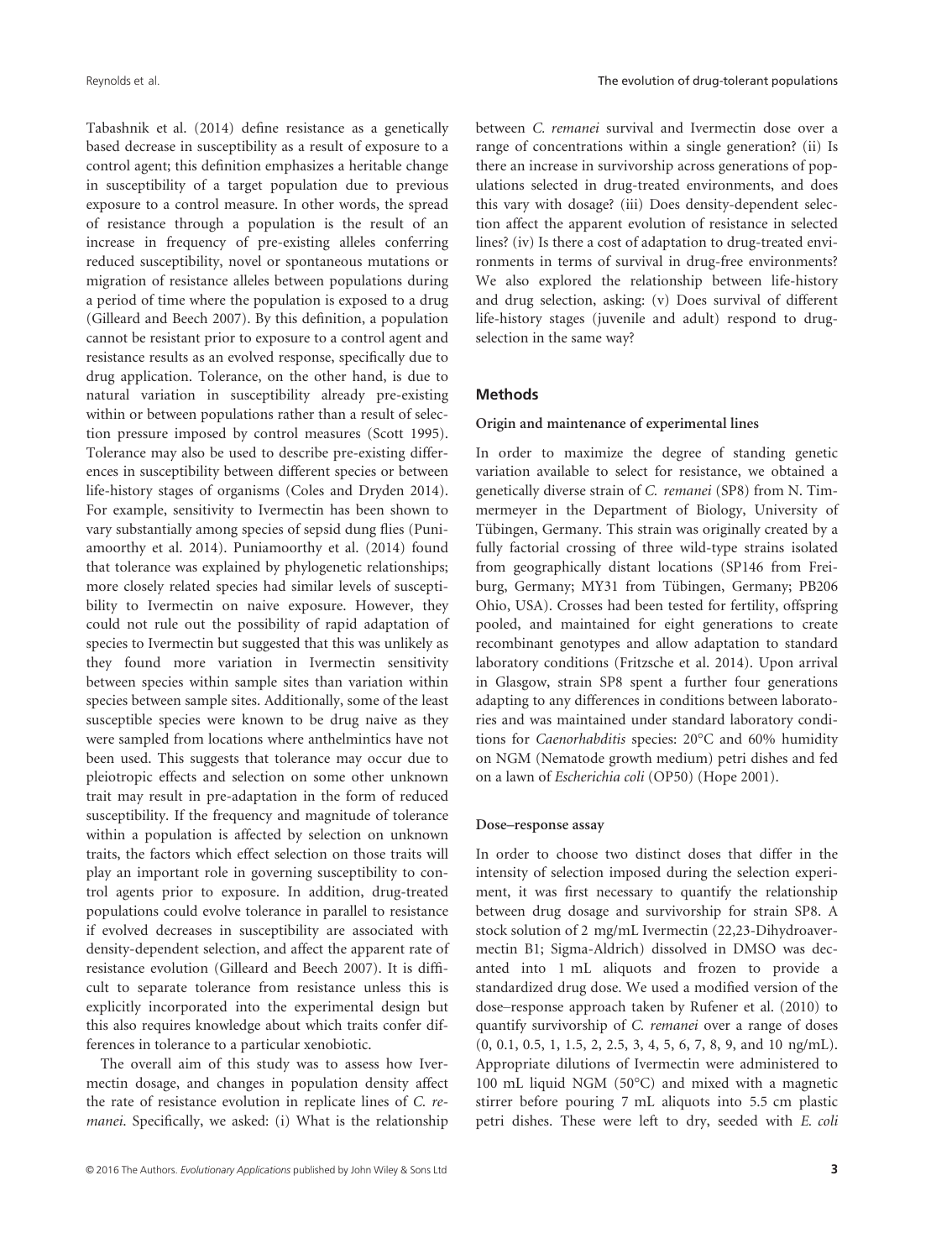(OP50) ad libitum to minimize indirect mortality resulting from repellence at low doses and incubated at 20°C overnight. Concurrently to preparing dosed plates, age-synchronized eggs were harvested from stock populations of C. remanei by bleaching using standard protocols. This process kills adults and juveniles but leaves developing embryos unharmed (Hope 2001). Eggs were moved to fresh 9 cm drug and food-free petri dishes and incubated overnight to provide a source of L1-arrested larvae for drug screening. After 12 h incubation, larvae were suspended in M9 buffer solution (3 g  $KH_2PO_4$ , 6 g Na<sub>2</sub>HPO<sub>4</sub>, 5 g NaCl, 1 mL 1 <sup>M</sup> MgSO4, H2O to 1 L and sterilized by autoclaving) and  $5 \mu L$  aliquots of this suspension were added to Ivermectin-dosed plates with the aim of applying approximately 60 larvae per plate. Larvae added to petri dishes were counted as they were set-up; survival data were obtained by counting the number of adults present per plate at 75 h. Caenorhabditis remanei become reproductively active 2 days after hatching (Diaz et al. 2008) so survivorship was measured at 75 h after L1 larvae were exposed to the relevant dose of Ivermectin. Twenty replicate plates were established for each Ivermectin dose (ten replicates in each of two different batches conducted at different times).

#### Selection experiment

Two Ivermectin doses were chosen as drug treatments for experimental evolution (Figure S1B): (i) a high dose that corresponded to 80% mortality at 75 h in naive populations; and (ii) a low dose that corresponded to 40% mortality. These two doses were combined with a control of no drug application (zero =  $Z$ , low drug = LD, and high  $drug = HD$ , Fig. 1A). In addition, a random-mortality treatment was included for the low and high dosages to account for differences in density between drug treatments (low random  $=$  LR, and high random  $=$  HR) by randomly removing the same number of individuals from these plates as had died in response to the corresponding drug treatment. For instance, if two females and six males had died in a drug-treated line, a sister random-mortality line had the same number of each sex removed. All lines were exposed to high (HD and HR) and low mortality environments (LD and LR), with three replicates per experimental line per treatment, with the exception of the controls, which were replicated six times.

Experimental lines were cultured for 10 generations. The ancestral stock strain (generation 0) as well as samples of larval worms from each line at generations 5 and 10 were cryogenically frozen at  $-80^{\circ}$ C Fig. 1A), at a density of approximately 2000 L1 larvae in liquid freezing solution as described in Hope (2001). Generation 1 (18 lines overall) was initiated using standard bleaching methods from the



Figure 1 (A) Schematic representation of dose–response assay, selection experiment, and resistance bioassay. The starting population of SP8 was adapted to laboratory conditions. The laboratory-adapted strain was then assayed for variation in susceptibility to Ivermectin over a range of 15 doses, to select an appropriate high and low dose for the selection experiment. The laboratory-adapted strain was then randomly divided into five treatments with three replicates each for HD, LD, HR, and LR lines, and six replicates for Z lines. After 10 generations of selection, lines were frozen and later thawed, before being challenged with the three doses of Ivermectin used during the original selection experiments. (B) Schematic representation of selection experiment showing initial population set-up and one generation. Initially, lines were established with 400 larvae exposed to the relevant dose of Ivermectin; 50 adults were then selected to begin generation 1 on day 1. After 24 h lines were counted and compensatory mortality imposed on random lines; this was at 48 h. After 72 h, subadults from the next generation were transferred to new plates. Generations 2–10 proceeded as for generation 1. HD, high-dose treatment; HR, high-random treatment; LD, low-dose treatment; LR, low-random treatment; Z, zero dose treatment.

ancestral stock strain of SP8 cultured in the lab for four generations after thawing and represents the ancestral condition (generation 0; Fig. 1B). L1-arrested larvae were suspended in M9 buffer and worm density of the suspension obtained by counting worms from five replicates of  $5-\mu L$ aliquots. A volume of the suspension corresponding to 400 L1-larvae was then added to E. coli seeded NGM plates (9 cm) with the appropriate dose of Ivermectin. Establishing populations with 400 larvae prevented density-dependent competition but still contains sufficient numbers of individuals to ensue a substantial proportion of standing genetic variation (Allendorf 1986). After 48 h of development worms reach the 4th larval stage (L4) at which point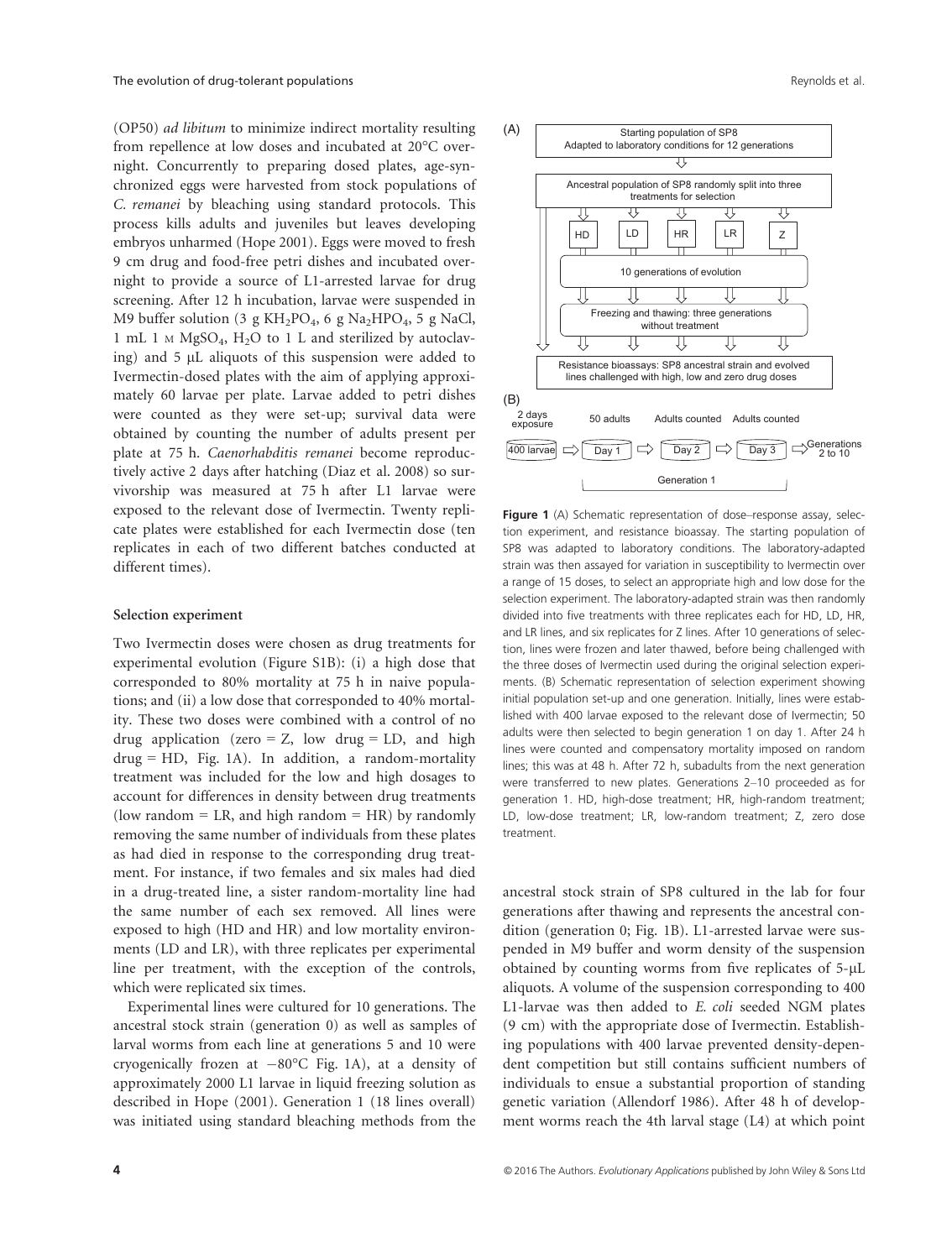the sex can be determined. At this time, 25 pairs of male and female L4 larvae were transferred to fresh agar plates of the appropriate dose for each replicate. These 50 adults constituted generation 1, day 1. After 24 h, adults were counted and census data were used to impose an equivalent mortality on the random-mortality lines for the respective treatments. After 48 h of drug exposure, the same process of adult census and compensatory-induced mortality was repeated. By 72 h, larvae from the next generation had developed to L4 larvae: 25 pairs were selected to continue the next generation and transferred to fresh petri dishes. This was continued for 10 generations. Census data were gathered each generation to assess whether there was an increase in survivorship of lines selected in drug-treated environments and whether this increase varied with dosage. In addition to adult census, a juvenile census was performed after 48 h to provide an estimate of juvenile population densities. L2 and L3 larval stages were counted along a 1 cm transect covering the center of the petri dish; L1 juveniles were too small and numerous to gather reliable counts.

## Drug-resistance bioassays

In order to formally assess whether heritable increases in survivorship were imposed by selection with Ivermectin, ancestral stocks (generation 0) as well as each of the selected lines from generation 5 and 10 were exposed to the same high and low doses of Ivermectin used during selection and raised in a drug-free environment. Firstly, to test the effects of drug dosage on survival, revived samples of HD, and LD lines were exposed to a dose of Ivermectin corresponding to that used during selection. Survival of these lines was then contrasted with survival of Z lines to assess whether there was a change in evolved lines. Secondly, to test for effects of differences in population density on survival of selected lines, we exposed HR and LR lines to a high and low dose of Ivermectin, respectively. Survival of HR and LR lines were contrasted with Z lines, with any significant differences in survival between random mortality and Z lines indicating an effect of population density on relative survival. Thirdly, we tested for any cost to adaptation to selection regime in terms of survival by raising evolved lines in a drug-free environment, with the hypothesis that if there is a cost to adaptation, then experimentally treated lines should show significantly lower survival than control (Z) lines.

Preserved samples of lines from the selection experiment at generations 0, 5, and 10 were thawed and raised for three generations in a drug-free environment to ensure that any observed responses in survival were due to genetic differences among populations and not maternal or environmental effects due to freezing. Larvae were thawed at room

temperature and maintained at a density of approximately 1000 individuals per 9 cm agar plate over the three generations from thawing to age synchronization with ad libitum lawns of E. coli OP50. Transfers between generations were achieved by cutting out sufficient agar from plates already containing samples and transferring these to fresh E. coli seeded plates ensuring the density remained as constant as possible. Agar plates, synchronization of experimental lines and set-up of larvae were conducted with the same protocol used in the dose–response assay. Mortality due to drug application may differ between life-history stages; in order to gain some measure of this difference, we measured survival both at 52 h, encompassing juvenile development and 75 h, during the first day of reproduction. Generations 5 and 10 of each experimental line were replicated four times, as was the ancestral line (generation 0).

#### Statistical analyses

All statistical analyses were performed using <sup>R</sup> v 3.1.2 (R Core Team 2014) and we defined a significance threshold of  $P = 0.05$  for all tests. A more detailed description of the rationale for the statistical approaches used is provided in the Supporting information. The doses required to cause 40% and 80% mortality of the ancestral SP8 strain were estimated, with 95% CI's, using the drc package (Ritz and Streibig 2007). In order to calculate estimates of these two doses, we constructed a dose–response curve of the relationship between worm survival and concentration of Ivermectin. We fitted a range of dose–response models (log-logistic, Weibull-1, and Weibull-2) with the lower asymptote of the curve fixed at 0% survival and used maximum likelihood to select the most appropriate model of survival data. Ivermectin concentration and batch were fitted as fixed effects in our full model. To assess whether the relationship between survivorship and Ivermectin concentration remained the same between batches performed at different times (i.e. repeatability), batch was removed from the model and compared against the full model using a likelihood ratio test. Estimates of the required doses, with 95% CIs, were then derived from model predictions.

Our experimental design incorporated a power analysis, which specifically adjusted for the effects of the number of lines, interline variation, the potential observable difference in survival between treatments (effect size), and bioassay replicate (Johnson et al. 2015). We estimated that our experimental design gave 93% power to detect an absolute difference in survivorship of 10% in the high-dose environment between the control Z lines and both HD and HR lines. To assess whether survivorship changed over the course of the selection experiment, data from the resistance bioassay were analyzed using generalized linear mixed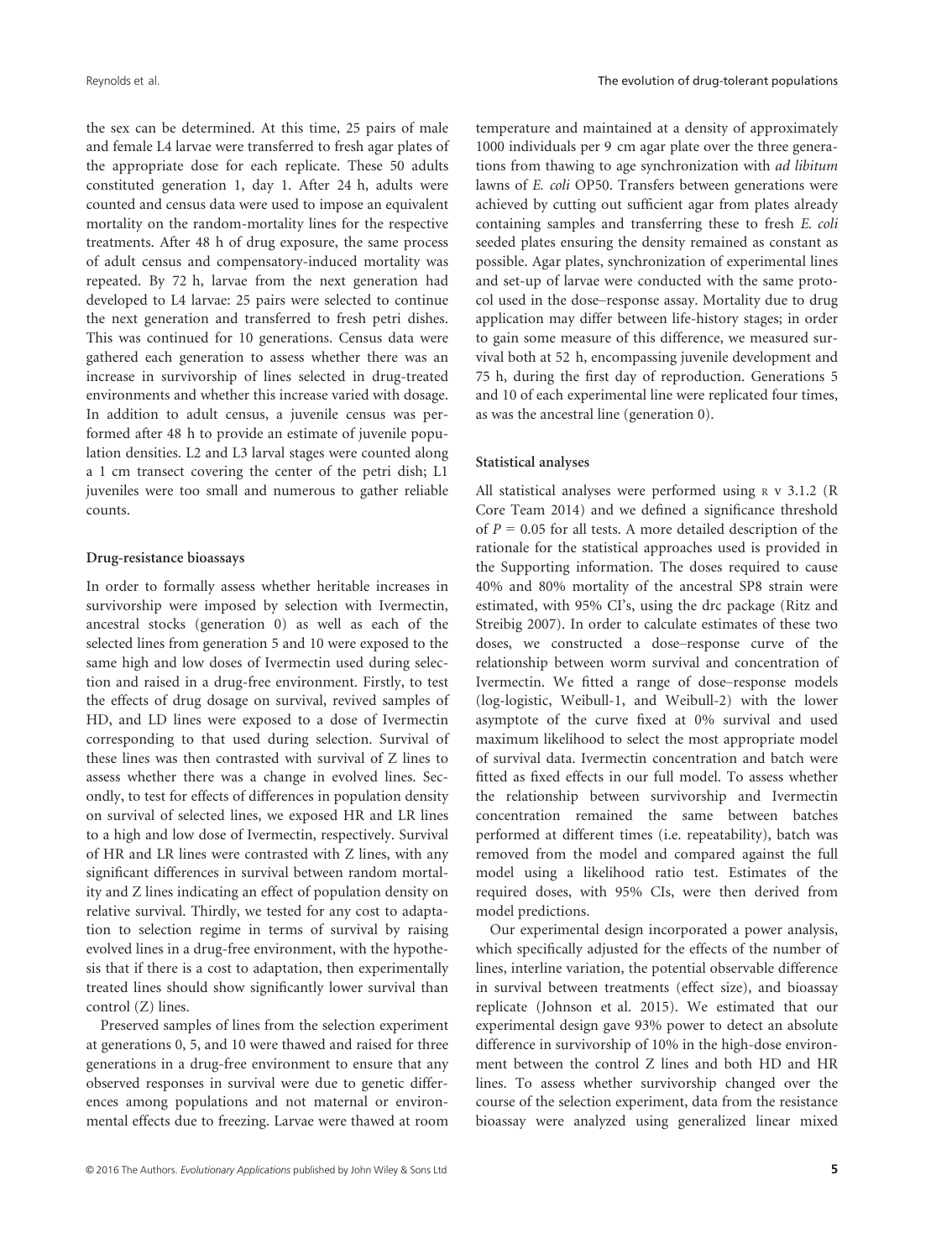models using the glmer function in the lme4 package assuming a binomial error distribution with a logit link function (Bates et al. 2014; see Supporting information). Treatment and generation and the interaction between them were fitted as fixed effects. The evolutionary replicate (line) was fitted as a random effect. An observation-level random effect was fitted to account for any overdispersion between replicate lines in the selection experiment and repeated sampling of populations in the drug resistance bioassay (Browne et al. 2005). Treatment effects in the selection experiment were tested using likelihood ratio tests. The null hypothesis of no difference in survival between the three treatments  $(H_0: \text{ Drug} = \text{Ran}$ dom = Zero) was tested independently for high- and lowmortality selection regimes by comparing the full model with a null model with no fixed effect of treatment or interaction terms. Generation was kept in the null model to account for any drift in survivorship. Three posthoc tests comparing treatment pairs were then conducted to assess the effects of individual treatments. This general approach was used to answer each of our research questions.

## Results

## What is the relationship between Caenorhabditis remanei survival and Ivermectin dose over a range of concentrations within a single generation?

Two Ivermectin doses were chosen as drug treatments for experimental evolution (Figure S1B): (i) a high dose that corresponded to 80% mortality in the stock strain at a concentration of 2.46 ng/mL Ivermectin (95% CI: 2.41, 2.50); and (ii) a low dose that corresponded to 40% mortality at 75 h at a concentration of 1.61 ng/mL Ivermectin (95% CI: 1.55, 1.68). Analysis using comparisons of log likelihood found that a three-parameter Weibull-1 model with the lower asymptote fixed at zero gave the best fitting model of survival as a function of the concentration of Ivermectin (Figure S1A) and there was no difference between the two survival curves for data collected in the two batches  $(\chi^2 = 6.821, df = 3, P = 0.0778; Figure S1A).$ 

## Is there an increase in survivorship of populations across generations selected in a drug-treated environment, and does this vary with dosage?

In the selection experiments (Fig. 2), survival in zero-dose populations remained constant over generations; the mean adult survival in generation 1 was 94% (CI: 90%, 99%), at generation 5 survival was 94% (CI: 90%, 98%) and at generation 10 survival was 94% (CI: 91%, 97%). Larval offspring densities of zero-dose lines also remained relatively constant over the course of 10 generations; mean larval



Figure 2 Survivorship during original selection experiments. Lines represent mean survival for each treatment; points are the proportion of adults surviving on day 2 of each generation for each replicate line within a treatment. Circles, solid line = zero dose; squares, dotted line = low dose; triangles, dashed line = high dose. Error bars; standard error for mean survival.

density at generations 0, 5, and 10 was 2079, 2051, and 1878 respectively (Figure S2). In lines treated with the lower dose of Ivermectin, survival increased gradually over 10 generations, from 47% in generation 1 (CI: 36%, 57%) to 73% (CI: 45%, 100%) at generation 5 and 75% (CI: 62%, 87%) in generation 10. Larval offspring numbers remained low in LD lines throughout the course of the selection experiment; the mean number of offspring at generation 1 was 1088 at generations 5 and 10 it was 1132 and 1248 respectively (Figure S2). Survival in high-dose treated populations increased more dramatically, from 30% (CI: 20%, 39%) at generation 1, to 65% (CI: 54%, 76%) at generation 5 and 77% (CI: 49%, 100%) at generation 10. Offspring numbers of HD lines increased during the selection experiment; the mean number of offspring was 394, 1166 and 1435 at generations 0, 5 and 10 respectively (Figure S2).

In our formal test of changes in susceptibility of evolved lines, challenge with the dose used during selection, HD lines exposed to a high dose of Ivermectin for 75 h exhibited an increase in mean survival of 19% and 10%, at generations 5 and 10 respectively, relative to Z lines  $(H_0:$  $HD = Z: P \leq 0.0001$ ; Fig. 3A, Table 1). Survival was relatively consistent between lines within a treatment (Figure S3). Mean survivorship of the three HD lines remained between 59% and 66% at both generations 5 and 10, except in the case of one line in generation 10 where survivorship dropped to 48%. Variation in the mean survivorship of the six Z lines ranged between 37% and 51% at both generations 5 and 10. At 52 h of exposure to Ivermectin, the HD lines showed a similar increase in mean survival to data col-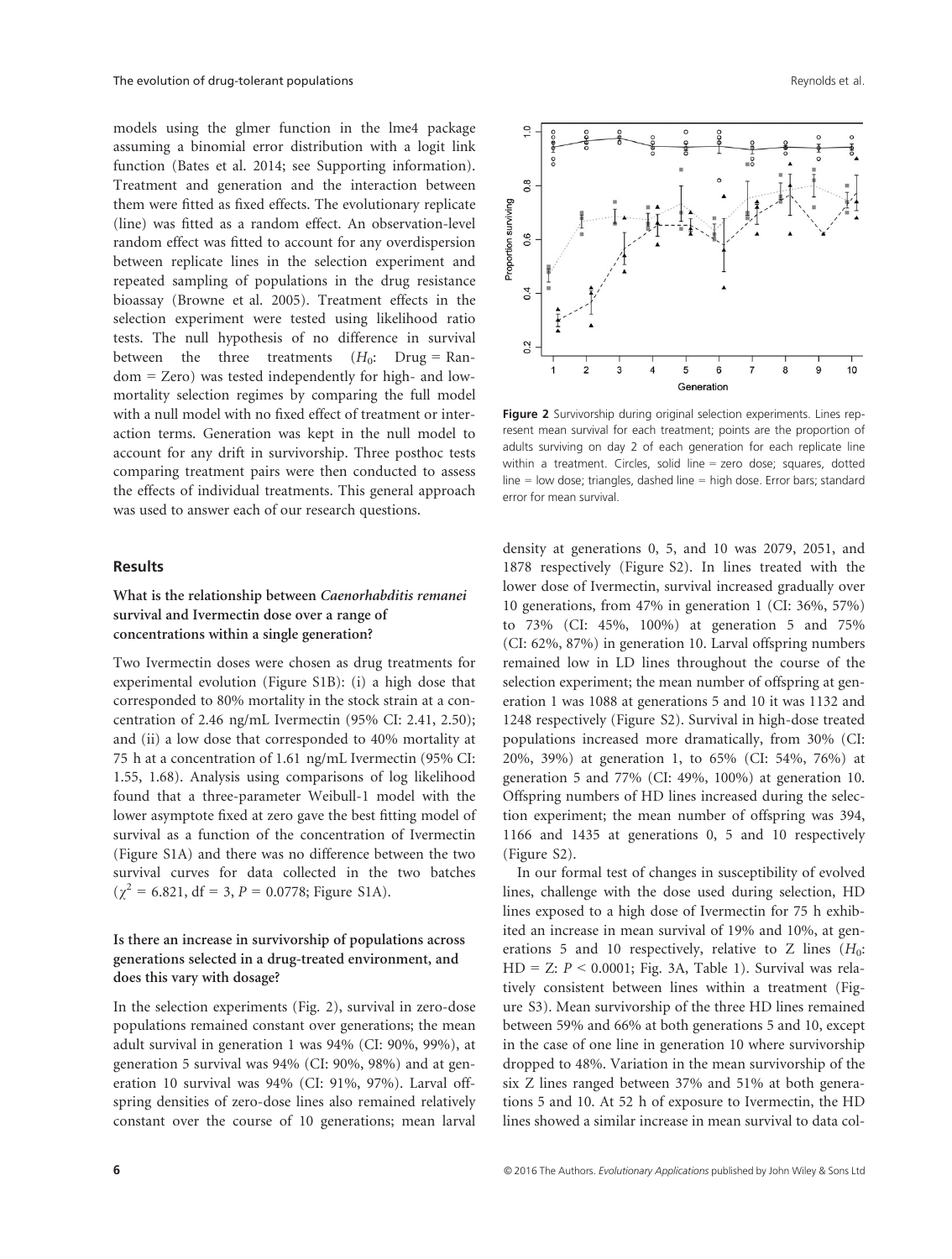

Figure 3 Seventy-five hour survival when exposed to the three drug doses used during selection  $(A = high; B = low; C and D = zero)$  of samples taken from generations 0, 5, and 10 during selection. (A, C) Survivorship of high mortality lines: HD and HR. (B, D) Survivorship of low-mortality lines: LD and LR. Points are mean survival data for each replicate population, lines represent predictions of maximal models (generation + treatment + generation\*treatment) for each treatment: circles, solid line = zero dose; triangles, dashed line = drug treatment; diamonds, dotted line = random mortality. Error bars; 95% confidence intervals for mean survival. HR, high random; LR, low random.

lected at 75 h (Table S1, Figure S4A). Thus, both juveniles and adults exhibited a comparable response to selection in terms of increased survival in the high-dose environment. LD lines exposed to a low dose of Ivermectin for 75 h showed no increase in survival relative to control lines  $(H_0:$ LD = Z:  $P = 0.11$ ; Fig. 3B, Table 1), but at the earlier observation time of 52 h LD lines exhibited increased survival relative to Z lines at both generations 5 and 10  $(H_0:$  $LD = Z: P = 0.022;$  Table S1, Figure S4B). Therefore, selection at the low dose of Ivermectin resulted in higher survivorship of juveniles but not adults when re-exposed to a low-drug dose.

## Does density-dependent selection affect the apparent evolution of resistance in selected lines?

In the selection experiment, survival in both random mortality treated lines remained of a similar magnitude to zerodose lines prior to random removal of worms; the mean adult survival of LR lines at generation 1 was 95% (CI: 92%, 98%), at generation 5 survival was 97% (CI: 86%, 100%) and at generation 10 survival was 93% (CI: 90%,

96%). Larval densities of LR lines remained similar to those of LD lines during the selection experiment; the mean number of larvae was 1088, 1132, and 1248 at generations 0, 5, and 10 respectively (Figure S2). Mean adult survival of HR lines at generation 1 was 96% (CI: 91%, 100%), at generation 5 survival was 96% (CI: 87%, 100%) and at generation 10 survival was 95% (CI: 87%, 100%). Offspring numbers of HR lines during the selection experiment remained lower than zero-dose controls; the mean number of offspring was 1083, 1203, and 1172 at generations 0, 5, and 10, respectively (Figure S2).

Surprisingly, in the resistance bioassays, high random mortality (HR lines) showed an increase in mean survival when populations were challenged with a high dose of Ivermectin. Mean survival of HR lines was 9% higher than Z lines for both generations 5 and 10 after 75 h ( $H_0$ : HR = Z:  $P = 0.014$ ; Fig. 3A, Table 1). Therefore, reducing density by removing individuals randomly had a similar effect to drug treatment in HD lines. However, there was a difference between HD and HR treatments; HD lines showed higher survival at generation 5 but not 10 ( $H_0$ : HD = HR:  $P = 0.038$ ; Fig. 3A, Table 1). Variation in mean survivorship of the three HR lines remained consistently between 50% and 56% at both generations 5 and 10; smaller than the between-line variation observed in both HD and Z lines (Figure S3). At 52 h of drug exposure, the increase in survival of HR lines relative to Z lines was comparable to that of data collected at 75 h (Table S1, Figure S4A). Thus, when exposed to the high dose of Ivermectin, survival of both juveniles and adults from HR lines responded to selection in a similar manner. Survivorship of lines selected in the LR environment showed no response to selection when exposed to a low dose of Ivermectin for 75 h; survivorship remained comparable to that of Z lines at both generations 5 and 10 ( $H_0$ : LD = LR = Z:  $P = 0.11$ ; Fig. 3D, Table 1). However, when survival of LD lines was observed at 52 h of exposure to a low-drug dose, survival was similar to LD lines, relative to Z lines  $(H_0: \text{LR} = \text{Z: } P = 0.035; \text{ Fig-}$ ure S4A, Table S1). As was the case with LD lines, increased survivorship of LR lines in the low-dose environment was only observed for juveniles at 52 h, and not adults at 75 h.

## Is there a cost of adaptation to drug-treated environments in terms of survival in drug-free environments?

In an environment where no drug was administered, HD and HR lines performed equally as well as Z lines in terms of survival over 75 h ( $H_0$ :  $\chi^2 = 3.95$ , df = 2, P = 0.47; Fig. 3C, Table 1). In contrast, LD lines had significantly lower survivorship than Z lines in the drug-free environment. However, this was only apparent at generation 10 and the magnitude of the effect was relatively small  $(H_0:$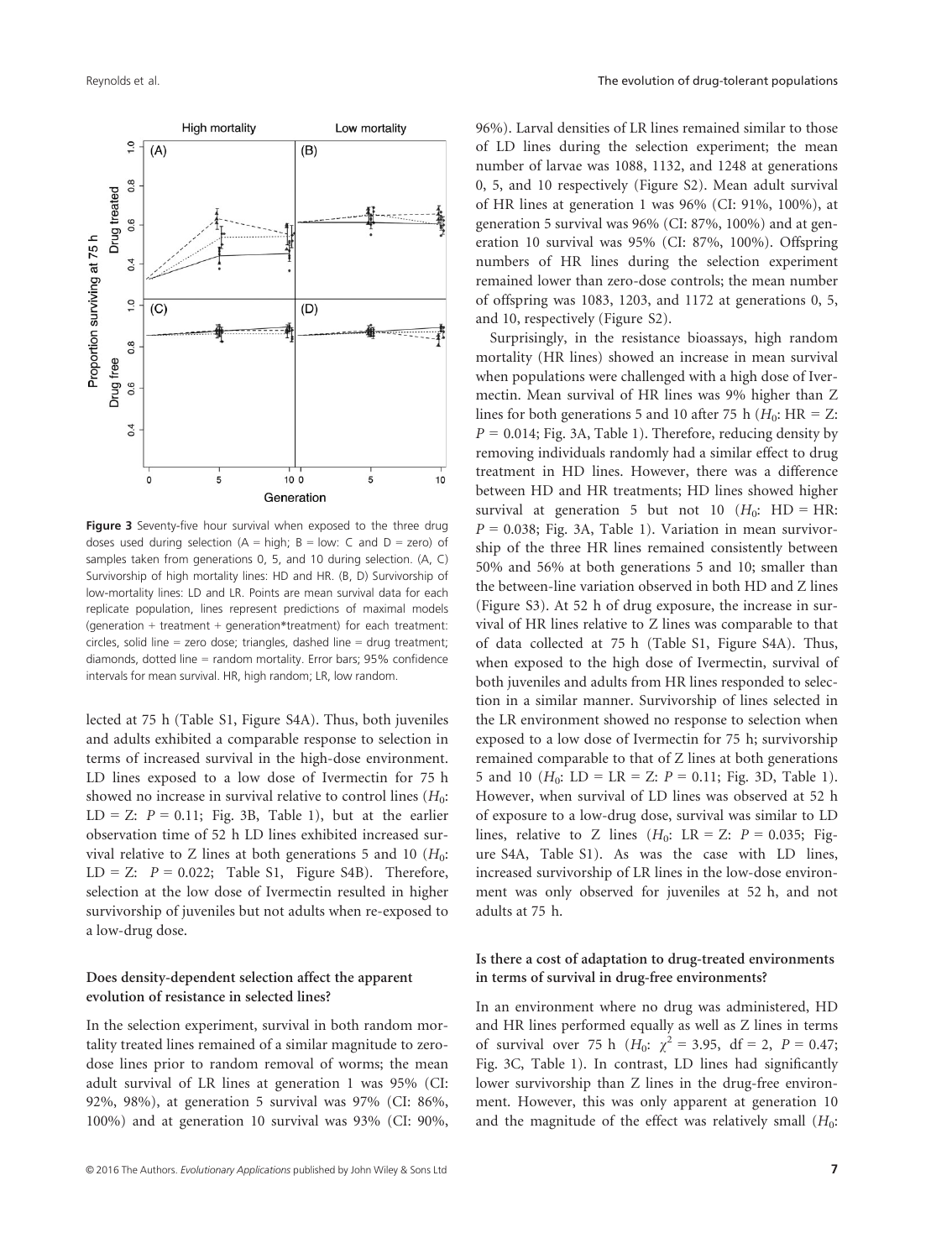Table 1. Effect of treatment during selection (mortality treatment) on survivorship (Surv.diff) after 75 h, in drug-treated environments (dose); assessed by null models (see Data S1), using likelihood ratio tests, where survival is constrained to be equal across treatments, and dependent upon the best fitting model.

| Mortality treatment | Dose | Best fitting model   | Null models      | $\gamma^2$ (df) | $P$ -value | Surv.diff |         |
|---------------------|------|----------------------|------------------|-----------------|------------|-----------|---------|
|                     |      |                      |                  |                 |            | Gen 5     | Gen 10  |
| High                | High | $G + T + G \times T$ | 1. $HD = HR = Z$ | 22.26(4)        | 0.00018    |           |         |
|                     |      |                      | 2. $HD = Z$      | 21.11(2)        | < 0.0001   | 0.19      | 0.10    |
|                     |      |                      | $3. HR = Z$      | 8.56(2)         | 0.014      | 0.09      | 0.09    |
|                     |      |                      | $4. HD = HR$     | 6,56(2)         | 0.038      | 0.10      | 0.01    |
|                     | Zero | G                    | 1. $HD = HR = Z$ | 3.59(2)         | 0.47       |           |         |
| Low                 | Low  | G                    | 1. $LD = LR = Z$ | 7.67(2)         | 0.11       |           |         |
|                     | Zero | $G + T + G \times T$ | 1. $LD = LR = Z$ | 11.47(4)        | 0.022      |           |         |
|                     |      |                      | 2. $LD = Z$      | 11.33(2)        | 0.0035     | $-0.01$   | $-0.06$ |
|                     |      |                      | 3. $LR = Z$      | 1.84(2)         | 0.40       | 0.00      | $-0.02$ |
|                     |      |                      | 4. $LD = LR$     | 3.25(2)         | 0.20       | $-0.01$   | $-0.04$ |

G, generation; T, treatment; G  $\times$  T, generation  $\times$  treatment interaction; HD, high-dose treatment; HR, high random treatment; LD, low-dose treatment; LR, low random treatment; Z, zero-dose treatment; df, degrees of freedom; Surv.diff: absolute difference in mean survival between the highlighted treatments (first minus second).

LD = Z:  $P = 0.0035$ ; Fig. 3D, Table 1). LR lines also maintained a similar response in survivorship as Z lines at both generation 5 and 10 ( $H_0$ : LR = Z:  $P = 0.40$ ; Fig. 3D, Table 1), and there was no significant difference between LR and LD lines with respect to survival  $(H_0: LD = LR:$  $P = 0.20$ ; Fig. 3D, Table 1). The relationship in survival measurements taken at 52 h for the evolved lines remained similar to survival measured at 75 h for all treatments (Table S1, Figure S4C,D).

## Does survival of different life-history stages (juvenile and adult) respond to drug-selection in the same way?

Mortality due to drug challenge continued between 52 and 75 h in HD and LD selected lines when challenged with Ivermectin and was of a greater magnitude than observed in a drug-free environment (Fig. 3 and Figure S4). When exposed to the dose used during selection, HD lines showed no interaction between generation and selection regime at 52 h ( $\chi^2$  = 1.33, df = 2, P = 0.51) but at 75 h an interaction was apparent ( $\chi^2$  = 5.96, df = 2; P = 0.05). The change in significance of treatment and generation interactions indicates a change in the way juvenile and adult survival responded to drug selection in HD lines; juvenile survival remained similar between generations 5 and 10, whilst adult survival declined (Fig. 3A and Figure S4A). When worms were exposed to a low dose of Ivermectin, we observed differential survival between LD and control (Z) lines at 52 h but not at 75 h (Fig. 3B and Figure S4B, Table 1); suggesting that juvenile survival responded to drug selection but adult survival remained unaffected by drug treatment.

In our pooled data sets, we found no evidence of a threeway interaction between selection experiment treatment, bioassay dose and life-history stage at generations 5 or 10  $(\chi^2 = 2.77, df = 4, P = 0.60, \chi^2 = 0.47, df = 4, P = 0.98,$ respectively). However, there was a significant two-way interaction between selection experiment treatment and bioassay dose at both generations 5 and 10 ( $\chi^2$  = 28.98, df = 4,  $P < 0.0001$ ,  $\chi^2 = 38.96$ , df = 4,  $P < 0.0001$ , respectively); suggesting that survival in drug-treated environments was dependent on selection regime. In addition, there was an interaction between bioassay dose and life-history stage at generation 5 but not generation 10 ( $\chi^2$  = 6.07, df = 2,  $P = 0.048$ ,  $\chi^2 = 3.82$ , df = 2,  $P = 0.15$ , respectively). There was no evidence of an interaction between selection experiment treatment and life-history stage for generations 5 or 10 ( $\chi^2$  = 0.77, df = 2, P = 0.68,  $\chi^2$  = 4.40,  $df = 2, P = 0.11$ , respectively).

## **Discussion**

# What is the relationship between Caenorhabditis remanei survival and Ivermectin dose over a range of concentrations within a single generation?

The dose–response curve of the survival of the drug-naive ancestral strain of C. remanei (SP8) was similar to those previously reported for drug-naive C. elegans when challenged with a range of Ivermectin concentrations (James and Davey 2009). The confidence intervals of the two Ivermectin doses used in the selection experiment differed; the high dose had narrower intervals than the low dose. This suggests that the intensity of selection applied to the first generation of the selection experiment was more variable in lines exposed to low doses of Ivermectin, though even at low doses this would translate into no more than  $\pm$ 3.25% variation in survival.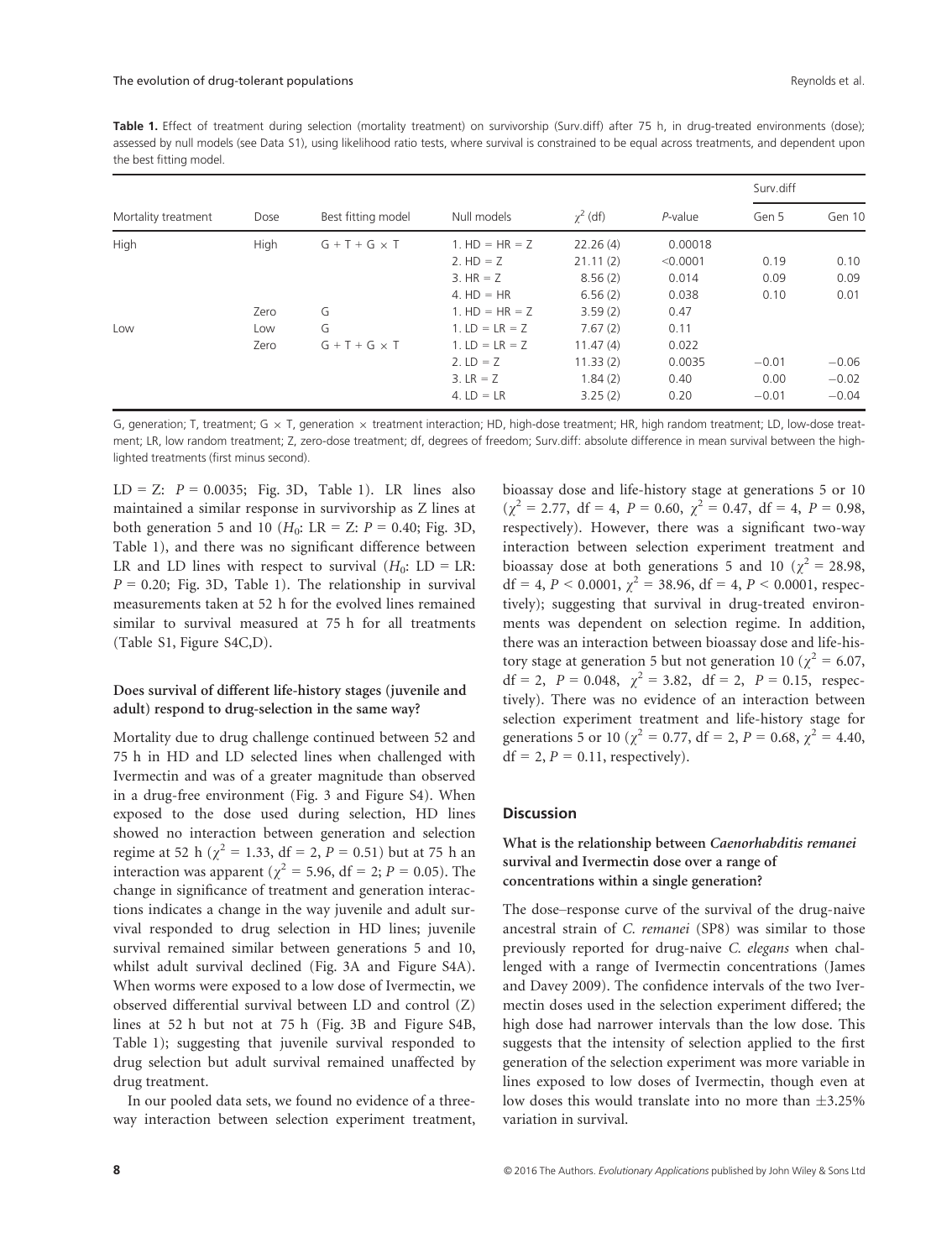## Do drug-treated lines show an increase in survivorship across generations in drug-treated environments, and does this vary with dose?

Census data from the selection experiment indicated that populations of C. remanei exposed to low and high doses of Ivermectin showed a response to selection in terms of increased survival over 10 generations (Fig. 2, Table 1). Furthermore, the increase in survivorship in HD lines was of a greater magnitude than LD lines, suggesting that evolution was more rapid in populations exposed to a higher drug dose. The data from resistance bioassays support the responses observed in the selection experiment in terms of the greater magnitude of response in survivorship of HD lines relative to LD lines. In both dosage regimes, the increase in survivorship during the selection experiment slowed over the course of the experiment, suggesting a rapid response of populations to drug treatment that reached a peak for a given drug dose. Rapid responses to drug selection and peaking of the response have been previously observed in Levamisole-selected strains of C. elegans (Lopes et al. 2008).

Previous research focused on under-dosing has suggested that lower doses (doses below recommended use) may promote the evolution of resistance, especially where the basis of resistance is polygenic (Manalil et al. 2011; Shi et al. 2013), and that varying the level of under-dosing may affect the rate at which resistance evolves (Busi and Powles 2009). Our data suggest that selection at a low dose of Ivermectin conferred no advantage on LD lines when re-exposed to the low-dose environment for 75 h. However, HD-selected lines showed higher survivorship relative to Z lines on exposure to the high-drug dose. Thus, the intensity of selection played a role in how selected populations responded to Ivermectin treatment. The lack of a response in survival of LD lines exposed to the low dose for 75 h conforms to models of resistance evolution in nematodes where under-dosing retards the development of resistance (Barnes et al. 1995). Under such models under-dosing may reduce the evolution of resistance by allowing more susceptible worms to survive.

## Does density-dependent selection affect the apparent evolution of resistance in selected lines?

Intriguingly, survival of lines selected in random-mortality environments showed a similar trend, but of a lower magnitude, to drug-selected lines, and in contrast to zero-dose lines, suggesting that density-dependent effects on life-history traits might be affecting the apparent rate of resistance evolution. Random culling of adults reduced larval densities in random mortality treated lines; meaning that larval densities remained comparable to drug-treated lines and

lower than control (Z) lines. Density-dependent natural selection has been shown to affect the competitive abilities of selected lines; Mueller (Mueller 1988) showed that the feeding efficiency of K-selected (high density) lines was 58% greater than r-selected (low density) lines of Drosophila melanogaster after 128 generations of density-dependent selection. Though our selection experiment design aimed to provide an abundant bacterial food source, at the time lines were transferred to new plates, bacterial lawns were patchy and no doubt some competition for resources is likely to have occurred. Life-history traits such as development time, size at maturity and reproduction may all be influenced by density-dependent selection (Joshi et al. 2001; Prasad and Joshi 2003; Dey et al. 2012). If traits associated with selection in a low-density environment confer an advantage in a novel drug-treated environment, then this may explain the observed increase in survivorship of random-mortality lines relative to control (Z) lines. Thus, much of the observed response in survivorship in drugtreated and random-mortality lines when challenged with Ivermectin could be due to increased tolerance as a result of density-dependent processes, rather than resistance evolution per se. Put another way, if the response in survival of HR lines is attributable to the evolution of tolerance then perhaps a large part of the response in survival of HD lines, which would have faced similar density-dependent processes to HR lines, is also due to selection for tolerance rather than resistance.

Alternatively, the increase in survivorship of drug-treated and random-mortality lines when exposed to drug treatment could be a result of loss of genetic variation due to drift. This hypothesis would require all lines to drift in the same direction, which could have occurred during bottlenecking of drug-treated and random-mortality lines, particularly in the early generations of selection. However, the loss of diversity may not have been severe relative to the control zero-dose lines (see Data S1: drift and loss of diversity). Our theoretical predictions of the loss of genetic diversity in HR and Z lines suggest that both treatments went through similar losses of genetic diversity. Predicted heterozygosity and the total number of alleles decreased more rapidly in HR lines relative to Z lines but the difference between the two treatments was small. In the case of rare alleles, it is likely that any rare allele would have been lost from populations in both HR and Z lines. Thus, it seems likely that any evolved increase in survivorship of HR and potentially drug-treated lines, was due to ecological processes occurring as a consequence of density-dependent selection and not loss of genetic variation due to drift.

Differentiating between the effects of drug selection and traits not directly associated with resistance has been a long-standing problem in studies of resistance evolution (Chehresa et al. 1997; Gilleard and Beech 2007). The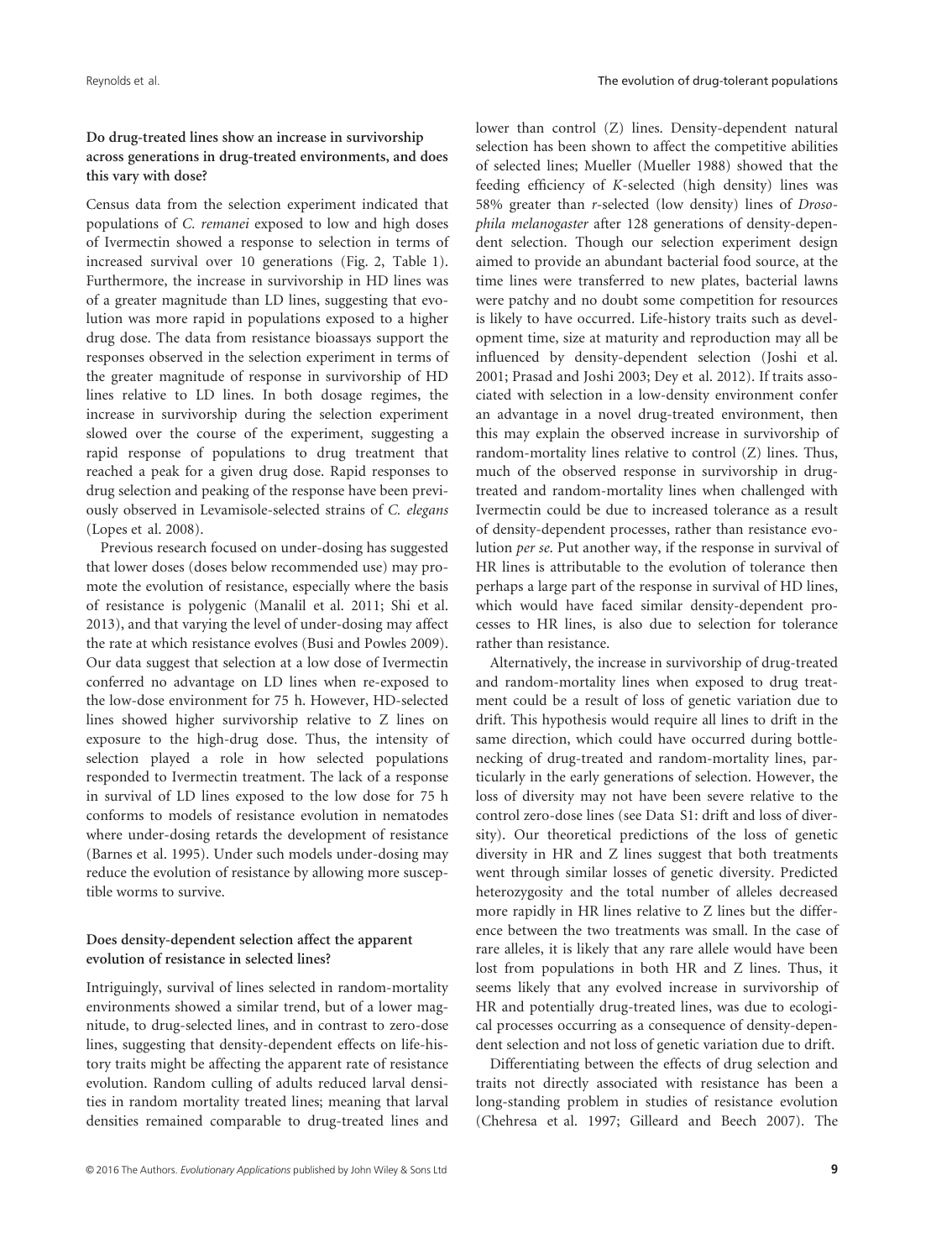increase in survival of HR lines over generations when challenged with both low and high drug doses was of a lower magnitude than HD lines; this difference in absolute survival could represent the effects of selection solely due to drug treatment. If this is the case, then our experimental design provides a means of partitioning the evolved response in survival due to drug application and responses due to the effects of population size, density, and the risk of mortality. Increased parasite densities generally have a negative effect on traits such as survival and fecundity (Churcher et al. 2006); however, how density-dependence interacts with drug treatment remains unclear and may depend upon which life-history stage is most severely affected by the drug (Churcher and Basáñez 2008). It is also possible that the difference in survivorship between HR and HD lines was due to the experimental protocol during selection. Random-mortality populations were culled once every 24 h to simulate the same level of mortality as 'sister' drug-treated populations, but drug-treated populations are likely to have suffered additional mortality over the course of this 24-h period. This would have resulted in a lag between drug-induced mortality and culling between 'sister' populations. If HR lines had tracked the rate of mortality in HD lines more closely, maintaining similar densities between HD and HR treatments, potentially the same magnitude of response could have been observed in both high mortality treatments, regardless of mortality source. A more synchronized method of tracking drug-dependent mortality and imposing compensatory mortality on random-mortality lines would reveal whether the lag in random culling is responsible for the difference in survivorship between HR and HD lines.

## Is there a cost of adaptation in drug-treated environments in terms of survival in drug-free environments?

When random-mortality and drug-treated lines were exposed to a drug-free environment, no differences were observed in survivorship relative to Z lines. Therefore, bottlenecking and small population size of random-mortality lines resulted in no beneficial or detrimental effects on survival in an environment where no extrinsic mortality was imposed. It has been suggested that the evolution of reduced susceptibility may lead to fitness costs in life-history traits if resistance is costly (Roush and McKenzie 1987). In order to assess the fitness costs that might result from reduced susceptibility one could either measure gene frequencies of susceptible alleles over a number of generations in the absence of the drug (Roush and McKenzie 1987) or estimate fitness based on measures of life-history traits such as fecundity, development time, fertility and mating competitiveness (Carriere et al. 1994; Gassmann et al. 2009) in the presence and absence of the drug. In this

study, we looked solely at differences in survival in drugfree and drug-treated environments; it would be interesting to assess a suite of traits associated with fitness and explore their relationship with apparent susceptibility to Ivermectin.

## Do different life-history stages respond to drug selection in the same way?

Mathematical models have suggested that the life history of parasites may evolve in response to drug-treatment as a result of altering parasite survival and reproduction (Lynch et al. 2008). The differing responses of life-history stage (juveniles and adults) in HD and LD lines at low and high dosages suggest that age-related effects and interactions with selection intensity may be important to consider in predicting resistance or tolerance evolution. We observed a significant interaction between resistance bioassay dose and life history. In addition, resistance bioassay data from 75 h showed a response in survivorship of HD lines but not LD lines; i.e. adults of HD lines were less susceptible than Z lines whereas LD lines remained of a similar susceptibility to Z lines, across selected generations. However, 52-h bioassay data showed that both HD and LD lines responded to drug selection in terms of increased survivorship. Therefore, at the high dose of Ivermectin, both juveniles and adults responded to drug selection, whereas at low doses only juveniles responded to selection.

Body size is often used as a predictor of fecundity across a range of nematode species (Morand 1996). Under standard life-history theory, interventions that reduce adult life expectancy should select for parasites that mature earlier at a reduced size and produce fewer offspring (Roff 1992; Stearns 1992; Skorping and Read 1998). However, Lynch et al. (2008) used mathematical models to demonstrate that interventions that affect mortality rates of mature parasitic nematodes could have complicated effects on optimal age to maturity, regardless of whether mortality is sizedependent or independent. They argued that where an intervention measure is continuously applied, the optimum age at maturity may be longer relative to a situation with no intervention and that parasites should benefit from a greater reproductive life span. Field experiments studying the evolutionary effects of anthelmintics on Teladorsagia circumcincta showed that worm size was consistently larger in resistant isolates when compared to susceptible isolates (Leignel and Cabaret 2001). Worryingly, if drug selection favors increased size at maturity then resistant worms may be more fecund than susceptibles. It would be interesting to measure size at maturity as well as other life-history traits of our evolved lines and investigate whether any responses in such traits correlate with apparently reduced susceptibility to Ivermectin.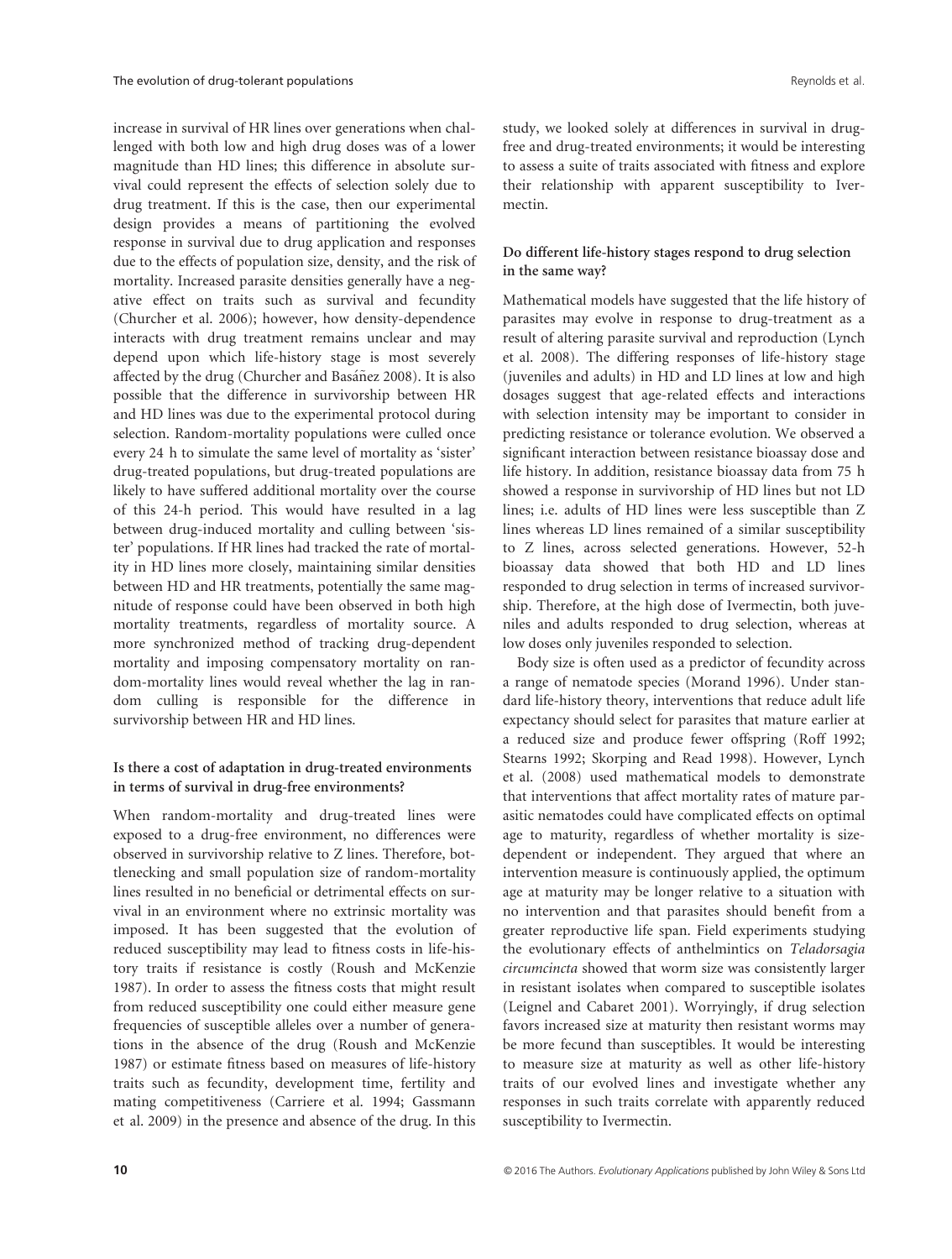## Conclusions

Our inclusion of a novel treatment that controls for both the increased risk of mortality and changes in population size of drug-treated populations raises the question of whether previous studies that have not incorporated such controls should be re-evaluated. For example, Lopes et al. (2008) report the rapid evolution of resistance to Levamisole within 10 generations of exposure under very similar experimental conditions to this study. Levamisole was administered at a concentration lethal for 75% of the ancestral population. A resistance bioassay was then performed on samples from generations 10 and 20, which showed a 25% increase in survival of populations under drug selection at generations 10 and 20. However, as there was no control for mortality between drug-treated and control populations, it is difficult to assess whether there were effects of differences in density and mortality between treatments. We recommend that future work on resistance should incorporate adequate controls for parasite/pest density when assessing drug resistance evolution. In addition, controlling for differences in population size and rate of mortality could be implemented in any experimental evolution study where the selective agent induces greater mortality than control treatments.

Standing genetic variation in the form of susceptibility to chemical applications is important in the study of resistance evolution (Gilleard and Beech 2007). This study suggests there may be a complex relationship between the intensity of selection and, density-dependent regulatory processes and life history of populations challenged with control measures. How these factors interact and affect characteristics such as tolerance and resistance could result in significant impacts on the evolution of susceptibility. For instance, studies of drug susceptibility in nematodes have shown that environments where conditions are inhospitable to free-living larvae, which reduces larval densities, promote the evolution of resistance (Besier and Love 2003; Lawrence et al. 2007; Leathwick and Besier 2014). What proportion of this reported resistance is due to drug application or tolerance, and how it interacts with life history, is difficult to establish in the field. In order to understand how drug tolerance and resistance evolution may interact, future research should aim to identify precisely which traits are associated with tolerance and what influence they may have on resistance. The Caenorhabditis system allows a range of traits to be assessed over the course of selection experiments (Gray and Cutter 2014), and therefore should provide an invaluable model to explore factors which may affect the evolution of resistance and tolerance.

#### Acknowledgements

We would like to thank the National Environment Research Council for funding this project (NERC doctoral training grant). We are grateful to Nadine Timmermeyer for providing the SP8 strain of C. remanei used in this research. We thank Aileen Adam, Eileen Devaney, Elizabeth Kilbride and Kirsty Maitland for advice and assistance with laboratory work. We also thank the editor and reviewers for their helpful comments.

#### Data archiving statement

Data available from the Dryad Digital Repository: <http://dx.doi:10.5061/dryad.734c8>.

#### Literature cited

- Allendorf, F. W. 1986. Genetic drift and the loss of alleles versus heterozygosity. Zoo Biology 5:181–190.
- Ardelli, B. F., L. E. Stitt, J. B. Tompkins, and R. K. Prichard 2009. A comparison of the effects of ivermectin and moxidectin on the nematode Caenorhabditis elegans. Veterinary Parasitology 165:96–108.
- Barnes, E. H., R. J. Dobson, and I. A. Barger 1995. Worm control and anthelmintic resistance: adventures with a model. Parasitology Today
- 11:56–63.<br>Barrière, A., and M.-A. Félix 2007. Temporal dynamics and linkage disequilibrium in natural Caenorhabditis elegans populations. Genetics 176:999–1011.
- Barros, A. T., J. Ottea, D. Sanson, and L. D. Foil 2001. Horn fly (Diptera: Muscidae) resistance to organophosphate insecticides. Veterinary Parasitology 96:243–256.
- Bates, D., M. Maechler, B. Bolker, and S. Walker 2014. lme4: Linear mixed-effects models using Eigen and S4. R Package Version 1.1-7. <http://cran.r-project.org/package=lme4> (accessed on 10 January 2016).
- Besier, R. B., and S. C. J. Love 2003. Anthelmintic resistance in sheep nematodes in Australia: the need for new approaches. Australian Journal of Experimental Agriculture 43:1383.
- Brausch, J. M., and P. N. Smith 2009. Development of resistance to cyfluthrin and naphthalene among Daphnia magna. Ecotoxicology 18:600–609.
- Brenner, S. 1974. The genetics of Caenorhabditis elegans. Genetics 77: 71–94.
- Browne, W. J., S. V. Subramanian, K. Jones, and H. Goldstein 2005. Variance partitioning in multilevel logistic models that exhibit overdispersion. Journal of the Royal Statistical Society: Series A (Statistics in Society) 168:599–613.
- Busi, R., and S. B. Powles 2009. Evolution of glyphosate resistance in a lolium rigidum population by glyphosate selection at sublethal doses. Heredity 103:318–325.
- Carriere, Y., J.-P. Deland, D. A. Roff, and C. Vincent 1994. Life-history costs associated with the evolution of insecticide resistance. Proceedings of the Royal Society of London B: Biological Sciences 258:35–40.
- Chehresa, A., R. N. Beech, and M. E. Scott 1997. Life-history variation among lines isolated from a laboratory population of Heligmosomoides polygyrus bakeri. International Journal for Parasitology 27:541–551.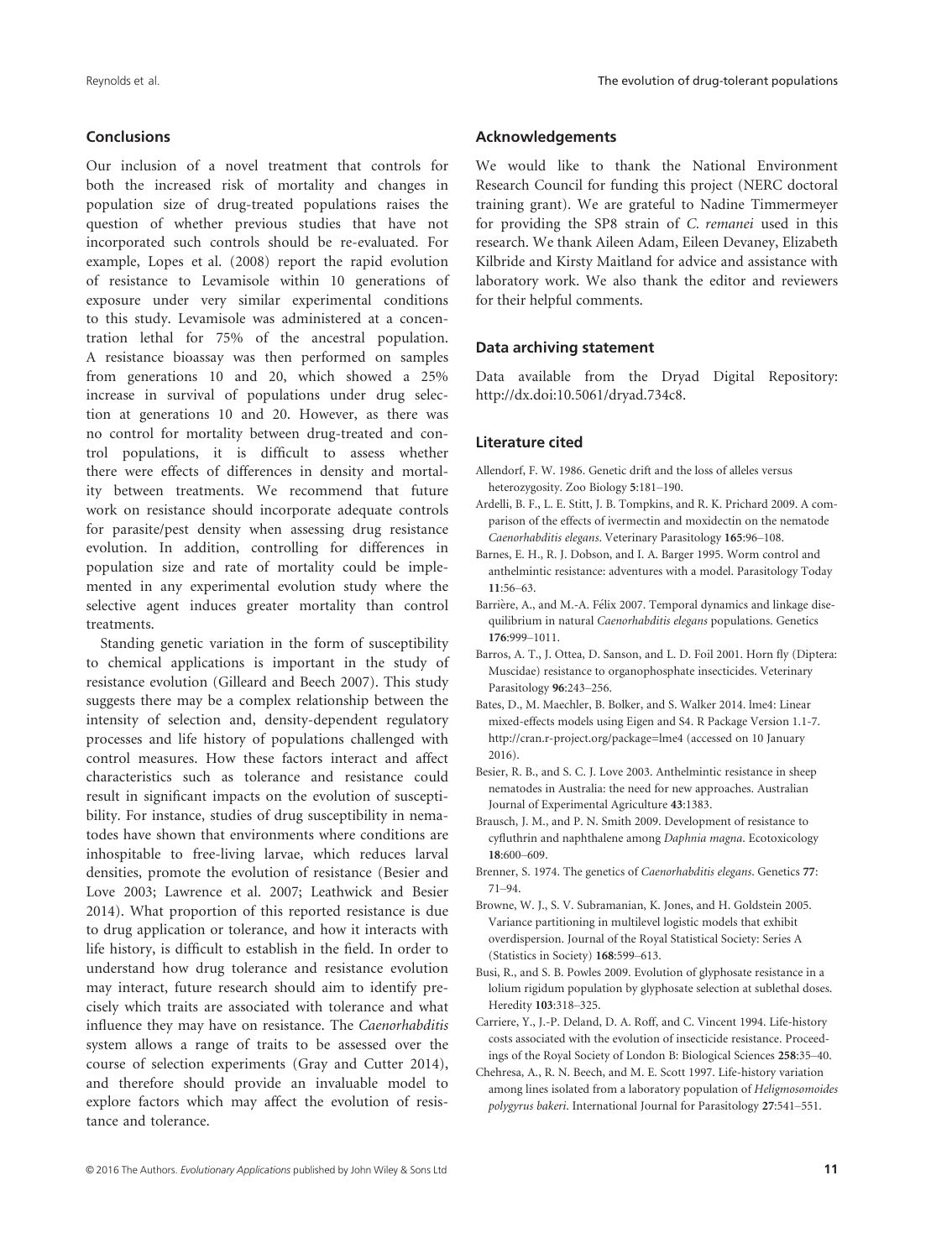#### The evolution of drug-tolerant populations and the second set al. All the evolution of drug-tolerant populations Reynolds et al.

Churcher, T. S., and M.-G. Basáñez 2008. Density dependence and the spread of anthelmintic resistance. Evolution 62:528–537.

Churcher, T. S., J.-N. Filipe, and M.-G. Basáñez 2006. Density dependence and the control of helminth parasites. Journal of Animal Ecol-

ogy 75:1313–1320. Coles, T. B., and M. W. Dryden 2014. Insecticide/acaricide resistance in fleas and ticks infesting dogs and cats. Parasites & Vectors 7:8.

Coles, G. C., A. C. Rhodes, and A. J. Wolstenholme 2005. Rapid selection for ivermectin resistance in Haemonchus contortus. Veterinary Parasitology 129:345–347.

Committee on Strategies for the Management of Pesticide Resistant Pest Populations, National Research Council 1986. Pesticide Resistance: Strategies and Tactics for Management. The National Academies Press, Washington, DC.

Cutter, A. D., S. E. Baird, and D. Charlesworth 2006. High nucleotide polymorphism and rapid decay of linkage disequilibrium in wild populations of Caenorhabditis remanei. Genetics 174:901–913.

Dey, S., J. Bose, and A. Joshi 2012. Adaptation to larval crowding in Drosophila ananassae leads to the evolution of population stability. Ecology and Evolution 2:941–951.

Diaz, S. A., J. Lindström, and D. T. Haydon 2008. Basic demography of Caenorhabditis remanei cultured under standard laboratory conditions. Journal of Nematology 40:167–178.

Driscoll, M. 1989. Genetic and molecular analysis of a Caenorhabditis elegans beta-tubulin that conveys benzimidazole sensitivity. The Journal of Cell Biology 109:2993–3003.

Fritzsche, K., N. Timmermeyer, M. Wolter, and N. K. Michiels 2014. Female, but not male, nematodes evolve under experimental sexual coevolution. Proceedings of the Royal Society of London B: Biological Sciences 281:20140942.

Fuller, R. C., C. F. Baer, and J. Travis 2005. How and when selection experiments might actually be useful. Integrative and Comparative Biology 45:391–404.

Galvani, A., and S. Gupta 1998. The effects of mating probability on the population genetics of nematodes. Journal of Helminthology 72:295.

Gassmann, A. J., Y. Carrière, and B. E. Tabashnik 2009. Fitness costs of insect resistance to Bacillus thuringiensis. Annual Review of Entomology 54:147–163.

Ghosh, R., E. C. Andersen, J. Shapiro, J. P. Gerke, and L. Kruglyak 2012. Natural variation in a chloride channel subunit confers avermectin resistance in C. elegans. Science 335:574–578.

Gilleard, J. S., and R. N. Beech 2007. Population genetics of anthelmintic resistance in parasitic nematodes. Parasitology 134(Pt 8):1133–1147.

Gray, J. C., and A. D. Cutter 2014. Mainstreaming Caenorhabditis elegans in experimental evolution. Proceedings of the Royal Society of London B: Biological Sciences 281:20133055.

Greene, B. Y., E. Shannon, M. A. Riley, and A. Read 2012. Moving Targets : Fighting the Evolution of Resistance in Infections, Pests, and Cancer. The American Academy of Microbiology Colloquim, Philadelphia, PA.

Hendry, A. P., M. T. Kinnison, M. Heino, T. Day, T. B. Smith, G. Fitt, C. T. Bergstrom et al. 2011. Evolutionary principles and their practical application. Evolutionary Applications 4:159–183.

Hope, I. A. 2001. C. elegans: A Practical Approach. Oxford University Press, Oxford.

Jackson, F. 1993. Anthelmintic resistance – the state of play. The British Veterinary Journal 149:123–138.

James, C. E., and M. W. Davey 2009. Increased expression of ABC transport proteins is associated with ivermectin resistance in the model

nematode Caenorhabditis elegans. International Journal for Parasitol-

- ogy 39:213–220. James, C. E., A. L. Hudson, and M. W. Davey 2009. Drug resistance mechanisms in helminths: is it survival of the fittest? Trends in Para-
- sitology 25:328–335. Jansen, M., A. Coors, R. Stoks, and L. De Meester 2011. Evolutionary ecotoxicology of pesticide resistance: a case study in Daphnia. Ecotoxicology 20:543–551.

Johnson, C. D., S. J. E. Barry, H. M. Ferguson, and P. Müller 2015. Power analysis for generalized linear mixed models in ecology and evolution. Edited by Holger Schielzeth. Methods in Ecology and Evolution 6:133–142.

Joshi, A., N. G. Prasad, and M. Shakarad 2001. K-selection, alpha-selection, effectiveness, and tolerance in competition: density-dependent selection revisited. Journal of Genetics 80:63–75.

Kaplan, R. M. 2004. Drug resistance in nematodes of veterinary importance: a status report. Trends in Parasitology 20:477–481.

Kaplan, R. M., and A. N. Vidyashankar 2011. An inconvenient truth: global worming and anthelmintic resistance. Veterinary Parasitology 186:70–78.

Kliot, A., and M. Ghanim 2012. Fitness costs associated with insecticide resistance. Pest Management Science 68:1431–1437.

Lawrence, K. E., D. M. Leathwick, A. P. Rhodes, R. Jackson, C. Heuer, W. E. Pomroy, D. M. West et al. 2007. Management of gastrointestinal nematode parasites on sheep farms in New Zealand. New Zealand Veterinary Journal 55:228–234.

Leathwick, D. M., and R. B. Besier 2014. The management of anthelmintic resistance in grazing ruminants in Australasia–strategies and experiences. Veterinary Parasitology 204:44–54.

Leathwick, D. M., B. C. Hosking, S. A. Bisset, and C. H. McKay 2009. Managing anthelmintic resistance: is it feasible in New Zealand to delay the emergence of resistance to a new anthelmintic class? New Zealand Veterinary Journal 57:181–192.

Leignel, V., and J. Cabaret 2001. Massive use of chemotherapy influences life traits of parasitic nematodes in domestic ruminants. Functional Ecology 15:569–574.

Lopes, P. C., E. Sucena, M. E. Santos, and S. Magalhães 2008. Rapid experimental evolution of pesticide resistance in C. elegans entails no costs and affects the mating system. PLoS ONE 3:e3741.

Lynch, P. A., U. Grimm, and A. F. Read 2008. How will public and animal health interventions drive life-history evolution in parasitic nematodes? Parasitology 135:1599–1611.

Manalil, S., R. Busi, M. Renton, and S. B. Powles 2011. Rapid evolution of herbicide resistance by low herbicide dosages. Weed Science 59:210–217.

Morand, S. 1996. Life-history traits in parasitic nematodes: a comparative approach for the search of invariants. Functional Ecology 10: 210–218.

Morran, L. T., O. G. Schmidt, I. A. Gelarden, R. C. Parrish, and C. M. Lively 2011. Running with the red queen: host-parasite coevolution selects for biparental sex. Science 333:216–218.

Mueller, L. D. 1988. Evolution of competitive ability in Drosophila by density-dependent natural selection. Proceedings of the National Academy of Sciences of the USA 85:4383–4386.

Palumbi, S. R., and P. Mu 2001. Humans as the world's greatest evolutionary force the pace of human-induced evolution. Science 293:1786–1790.

Prasad, N. G., and A. Joshi 2003. What have two decades of laboratory life-history evolution studies on Drosophila melanogaster taught us? Journal of Genetics 82:45–76.